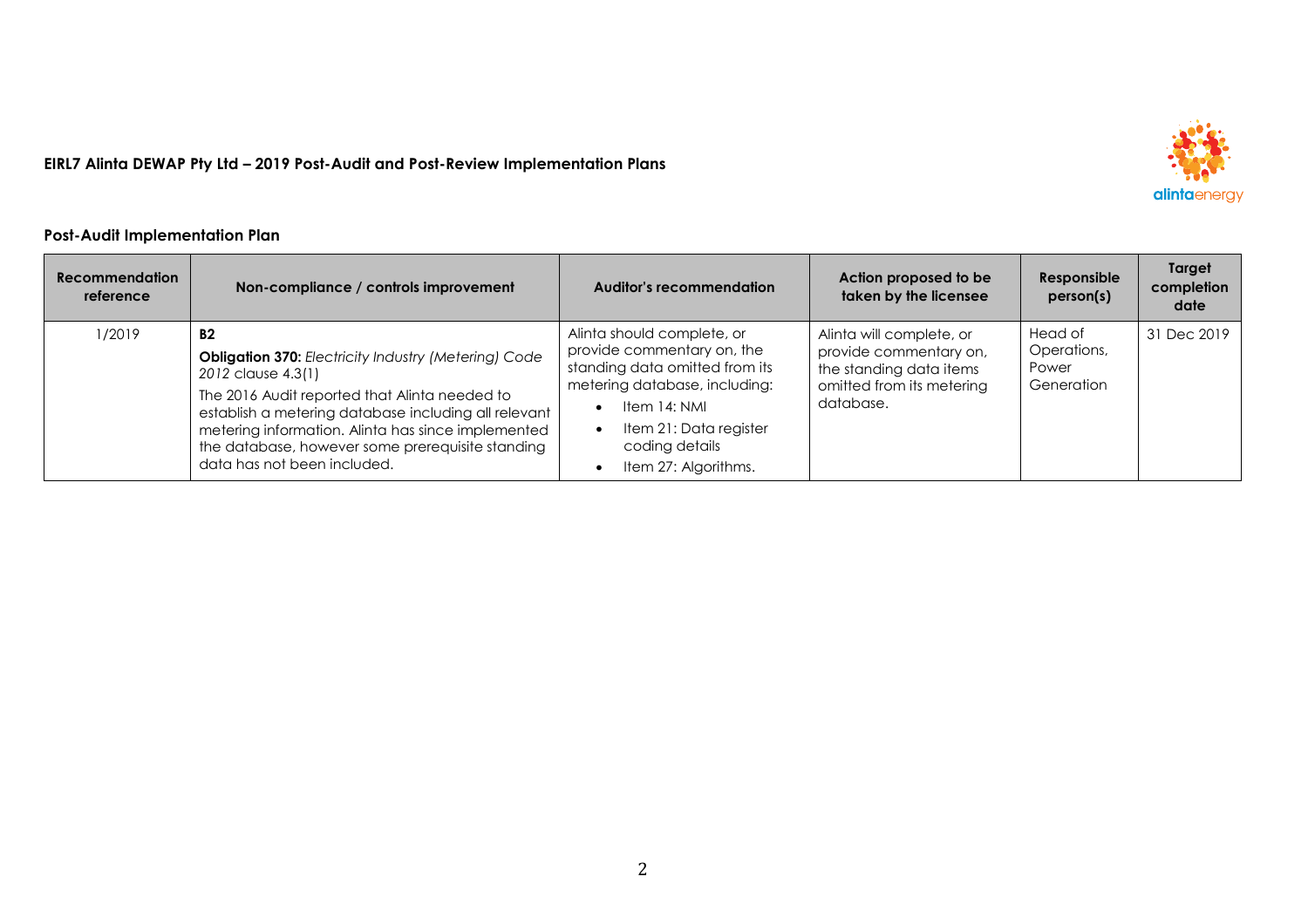

| <b>Recommendation</b><br>reference | Non-compliance / controls improvement                                                                                                                                                                                                                                                                 | <b>Auditor's recommendation</b>                                                                                                                                           | Action proposed to be<br>taken by the licensee                                                                                                                   | Responsible<br>person(s)                      | Target<br>completion<br>date |
|------------------------------------|-------------------------------------------------------------------------------------------------------------------------------------------------------------------------------------------------------------------------------------------------------------------------------------------------------|---------------------------------------------------------------------------------------------------------------------------------------------------------------------------|------------------------------------------------------------------------------------------------------------------------------------------------------------------|-----------------------------------------------|------------------------------|
| 2/2019                             | B2<br>Obligations 319, 320, 326, 327, 336, 337, 340, 342-<br><b>344, 357, 422, 447, 448A: Electricity Industry</b><br>(Metering) Code 2012 various clauses<br>The 2016 Audit reported that Alinta has not<br>established a clear metering management plan<br>concerning:                              | Alinta should complete a<br>metering management plan to<br>incorporate the technical<br>requirements of the Metering<br>Code relevant to Alinta's<br>metering operations. | Alinta will complete a<br>metering management plan<br>incorporating the technical<br>requirements of the<br>Metering Code as part of<br>the NWIS access project. | Head of<br>Operations,<br>Power<br>Generation | 30 Jun 2020                  |
|                                    | Installations and maintenance of meters in<br>accordance with a metrology procedure,<br>specifications under the National<br>Measurements Act and the functionality<br>and testing requirements under Part 3 of<br>the Metering Code (obligations 319, 320,<br>326, 327, 336, 337, 340, 342-344, 357) |                                                                                                                                                                           |                                                                                                                                                                  |                                               |                              |
|                                    | Management of validated energy data<br>(obligation 422)<br>Compliance with all applicable<br>agreements, rules, procedures, criteria and<br>processes outlined on Part 6 of the<br>Metering Code (obligations 447 & 448A).                                                                            |                                                                                                                                                                           |                                                                                                                                                                  |                                               |                              |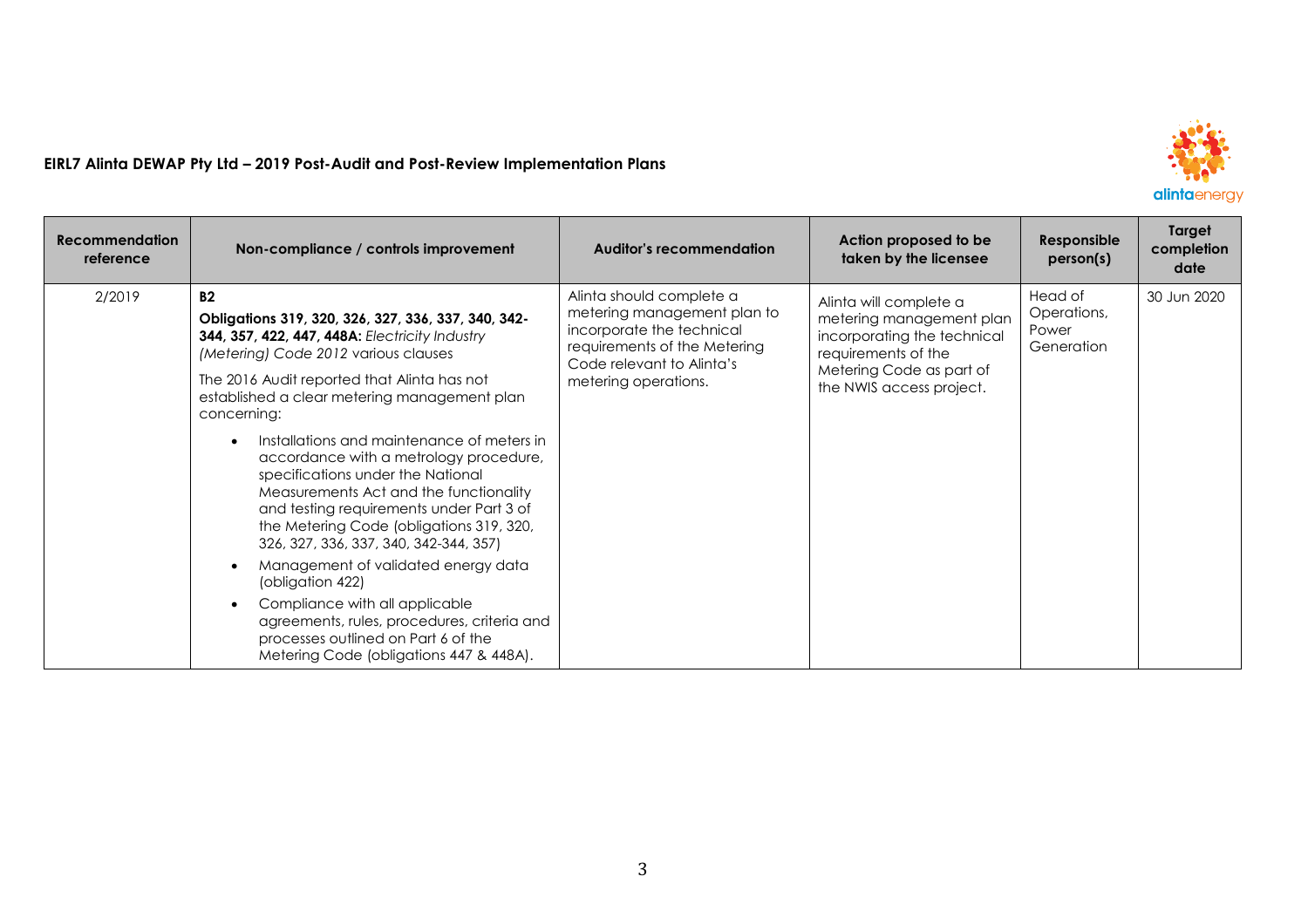

## **Post-Review Implementation Plan**

| <b>Recommendation</b><br>reference | Non-compliance / controls<br>improvement                                                                                                                                                                                                                                      | <b>Auditor's recommendation</b>                                                                                                                                                                                                                                                                                                                                                                                                                                                                                                                                                                                                             | Action proposed to be taken<br>by the licensee                                                                               | Responsible<br>person(s)                      | Target<br>completion<br>date |
|------------------------------------|-------------------------------------------------------------------------------------------------------------------------------------------------------------------------------------------------------------------------------------------------------------------------------|---------------------------------------------------------------------------------------------------------------------------------------------------------------------------------------------------------------------------------------------------------------------------------------------------------------------------------------------------------------------------------------------------------------------------------------------------------------------------------------------------------------------------------------------------------------------------------------------------------------------------------------------|------------------------------------------------------------------------------------------------------------------------------|-----------------------------------------------|------------------------------|
| 1/2019                             | C <sub>3</sub><br>Asset planning<br>1.1 Asset Management Plan covers<br>key requirements<br>The Port Hedland Asset Management<br>Plan (AMP) for FY2019-FY2023 was last<br>reviewed on 2 Jul 2018 and is still in<br>draft form, with a number of sections<br>to be completed. | The AMP should be updated to include:<br>Contingency arrangements<br>Future demand and forecast<br>Arrangements for review and update<br>of the AMP<br>Reference the 12 key processes in the<br>asset management lifecycle<br>The following sections of the AMP should be<br>completed:<br>4.1.2 Basis of Operation and<br>Maintenance Program - Asset Strategy<br>4.1.3 Basis of Operation and<br>Maintenance Program - Risk and<br>Opportunities<br>5.1.1 Key Assets - Port Hedland Facility<br>$\bullet$<br>5.1.2 Key Assets - Boodarie Facility<br>5.2 Historical Asset Performance<br>The AMP should then be endorsed and<br>approved. | Alinta will complete and<br>update the AMP as<br>recommended and seek<br>endorsement and approval<br>from senior management. | Head of<br>Operations,<br>Power<br>Generation | 30 Jun 2020                  |
| 2/2019                             | <b>B2</b><br><b>Asset planning</b><br>1.8 Plans are regularly reviewed and<br>updated<br>Action Plan 1/2016 from the 2016 audit<br>has not been fully completed.                                                                                                              | Alinta should update the AMP to include:<br>The 66 kV transmission network assets<br>Contingency plans.                                                                                                                                                                                                                                                                                                                                                                                                                                                                                                                                     | Alinta will update the AMP to<br>include the 66kV transmission<br>network assets and<br>contingency plans.                   | Head of<br>Operations,<br>Power<br>Generation | 30 Jun 2020                  |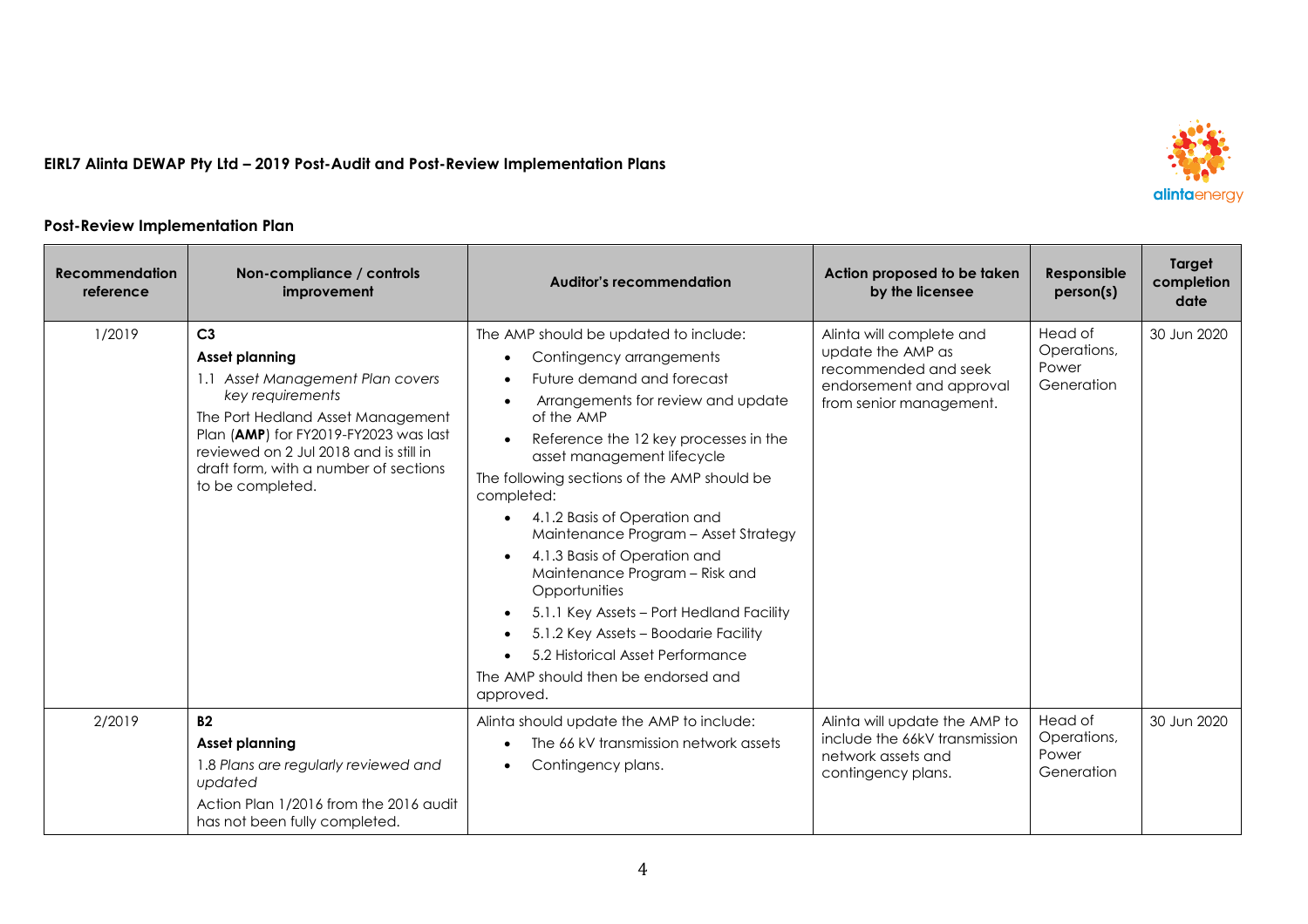

| <b>Recommendation</b><br>reference | Non-compliance / controls<br>improvement                                                                                                                                                                                                                                                                                                                                                                                                                                                                                                                                                                                | <b>Auditor's recommendation</b>                                                                                                                                                                                                                                                                                                                                                                                                                                                                                                                                                                                                                                                                                      | Action proposed to be taken<br>by the licensee                                                                                                                         | Responsible<br>person(s)                      | Target<br>completion<br>date |
|------------------------------------|-------------------------------------------------------------------------------------------------------------------------------------------------------------------------------------------------------------------------------------------------------------------------------------------------------------------------------------------------------------------------------------------------------------------------------------------------------------------------------------------------------------------------------------------------------------------------------------------------------------------------|----------------------------------------------------------------------------------------------------------------------------------------------------------------------------------------------------------------------------------------------------------------------------------------------------------------------------------------------------------------------------------------------------------------------------------------------------------------------------------------------------------------------------------------------------------------------------------------------------------------------------------------------------------------------------------------------------------------------|------------------------------------------------------------------------------------------------------------------------------------------------------------------------|-----------------------------------------------|------------------------------|
| 3/2019                             | <b>B2</b><br>Asset maintenance<br>6.4 Failures are analysed and<br>operational/maintenance plans<br>adjusted where necessary<br>Examination of InControl has<br>determined that Alinta has not<br>demonstrated:<br>Consistency in performing root<br>cause analysis or<br>documenting lessons learnt<br>How results of failure analysis<br>$\bullet$<br>have been used to initiate<br>changes in operational and<br>maintenance (O&M) plans<br>and engineering/asset<br>renewal<br>There is a program in place to<br>$\bullet$<br>identify the expected asset<br>performance or associated<br>reliability/availability. | Alinta should consider developing an asset and<br>system reliability/availability performance<br>program to allow benchmarking root cause<br>analysis of failure; be a base for building<br>strategic models for identifying trends and<br>predicting asset failures; and provide analyses<br>behind the effectiveness of asset inspections<br>when looked at from a fleet perspective. The<br>program should include:<br>Major identified failure modes of assets<br>as related to the plan condition<br>dashboard<br>Effectiveness of inspection<br>Ageing effects on O&M<br>Dedicated resource to review failures,<br>trips and near misses and perform root<br>cause analysis and benchmark against<br>industry. | Alinta will consider<br>developing an asset and<br>system reliability/availability<br>performance program<br>incorporating the<br>components of the<br>recommendation. | Head of<br>Operations,<br>Power<br>Generation | 30 Jun 2020                  |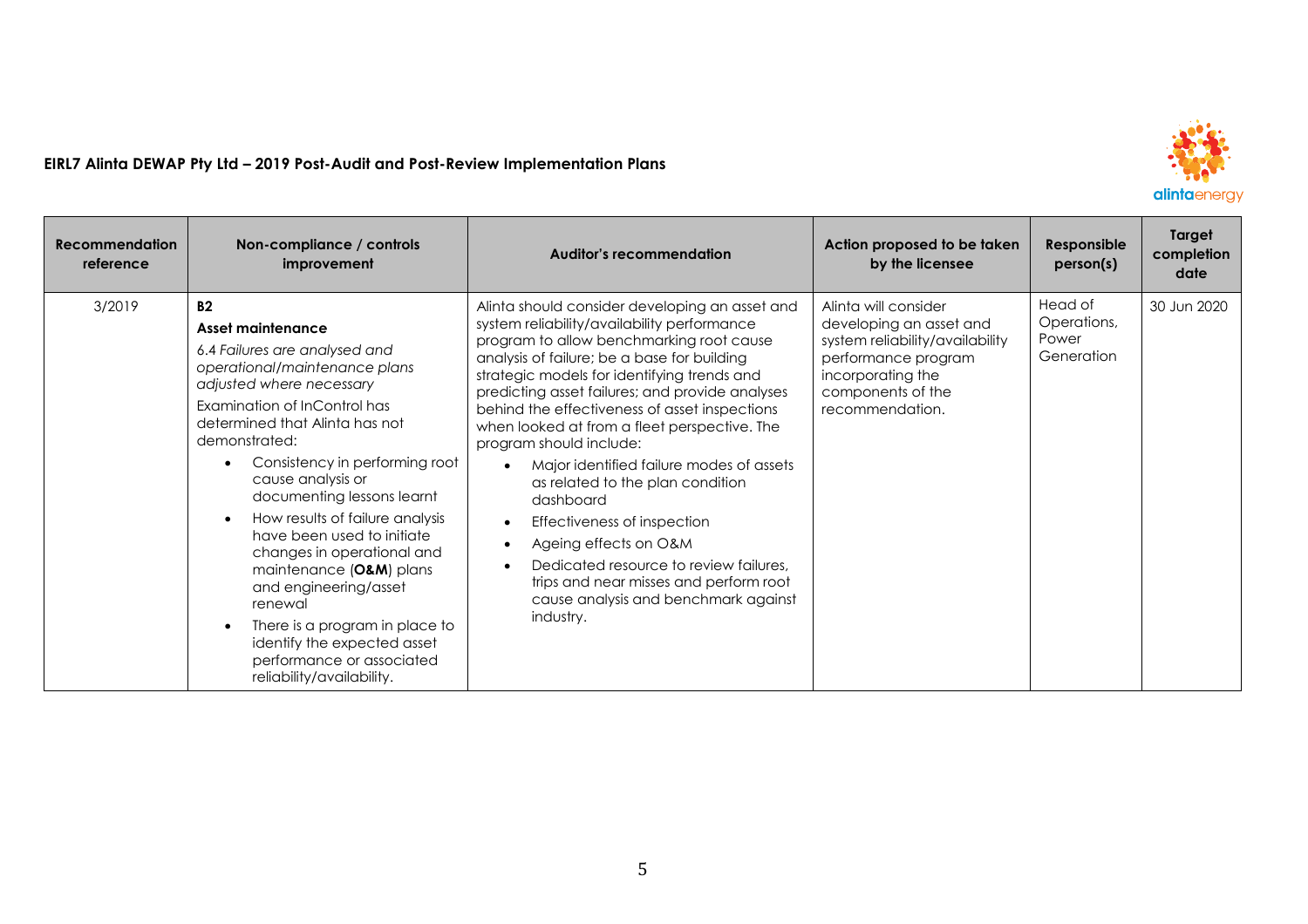

| <b>Recommendation</b><br>reference | Non-compliance / controls<br>improvement                                                                                                                                                                                                                                                                                                                                                                  | <b>Auditor's recommendation</b>                                                                                                                                                                                                                                                                          | Action proposed to be taken<br>by the licensee                                                                                               | Responsible<br>person(s)                      | Target<br>completion<br>date |
|------------------------------------|-----------------------------------------------------------------------------------------------------------------------------------------------------------------------------------------------------------------------------------------------------------------------------------------------------------------------------------------------------------------------------------------------------------|----------------------------------------------------------------------------------------------------------------------------------------------------------------------------------------------------------------------------------------------------------------------------------------------------------|----------------------------------------------------------------------------------------------------------------------------------------------|-----------------------------------------------|------------------------------|
| 4/2019                             | <b>B2</b><br>Asset maintenance<br>6.5 Risk management is applied to<br>prioritise maintenance tasks<br>Sampling has determined a number of<br>maintenance tasks were not<br>completed within the timeframes set<br>out in the Maintenance Work Process<br>Manual.                                                                                                                                         | Alinta should monitor completion of<br>maintenance tasks against assigned risk priority.                                                                                                                                                                                                                 | Alinta will monitor and<br>manage timeframes for<br>completing maintenance<br>tasks in accordance with<br>assigned risk priority.            | Head of<br>Operations,<br>Power<br>Generation | 30 Jun 2020                  |
| 5/2019                             | <b>B2</b><br><b>Risk management</b><br>8.1 Risk management policies and<br>procedures exist and are being<br>applied to minimise internal and<br>external risks associated with the AMS<br>8.2 Risks are documented in a risk<br>register and treatment plans are<br>actioned and monitored<br>Sampling has determined that some<br>risks documented in InControl have<br>not been reviewed or confirmed. | Alinta should:<br>Establish an approach and timeframe<br>for implementing treatment plans<br>Retain sufficient documentation to<br>demonstrate plans have been<br>actioned<br>Consider a methodology to review<br>$\bullet$<br>completed treatment plans to ensure<br>they contain evidence as required. | Alinta will document<br>timeframes for implementing<br>treatment plans and ensure<br>all relevant documentation is<br>included in InControl. | Head of<br>Operations,<br>Power<br>Generation | 30 Jun 2020                  |